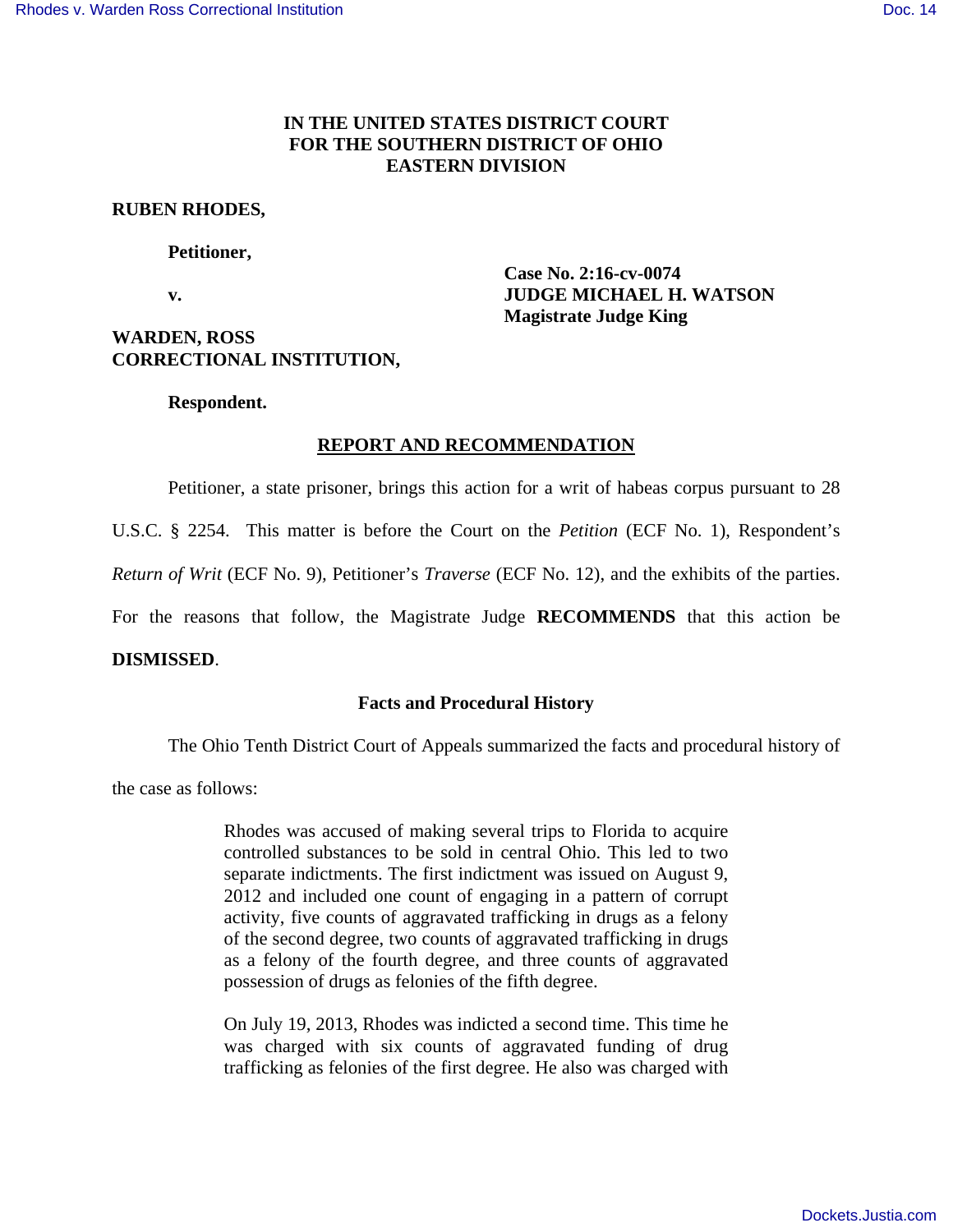another count of aggravated trafficking in drugs as a felony of the second degree.

The two indictments were tried in a single trial. The jury returned verdicts of guilty as to all counts.

\*\*\*

*State v. Rhodes, No.* 13AP-821, 13AP-845, 2014 WL 2465312, at \*1 (Ohio App. 10<sup>th</sup> Dist. May

29, 2014). The trial court sentenced Petitioner on all counts, for a total aggregate sentence of 37

years' imprisonment. *Judgment Entry* (ECF No. 9-1, PageID# 84). Petitioner filed a timely

appeal, presenting the following claims:

- I. THE TRIAL COURT ERRED WHEN IT ALLOWED THE TESTIMONY OF AN EXPERT WITNESS WHO WAS NOT PREVIOUSLY DISCLOSED TO DEFENDANT'S COUNSEL.
- II. APPLICANT WAS PREJUDICED BY INEFFECTIVE ASSISTANCE OF TRIAL COUNSEL.
- III. THE TRIAL COURT ERRONEOUSLY APPLIED THE DOCTRINE OF MERGER IN THE SENTENCE OF APPELLANT.

*Id*. On May 29, 2014, the state court of appeals overruled the first and second assignments of

error, and overruled in part and sustained in part the third assignment of error:

[The trial court's sentencing on all charges for which the jury returned guilty verdicts] does not constitute strict compliance with R.C. 2941.25, since the statute bars a conviction on certain charges and does not mandate concurrent sentences.

The State of Ohio has acknowledged that the trial court erred by sentencing Rhodes on two of the possession charges at the same time it sentenced him on related trafficking charges involving the same controlled substances. This mistake by the trial court necessitates a new sentencing proceeding.

*Id.* The appellate court therefore remanded the case to the trial court for a new sentencing

hearing. *Id*. Petitioner did not file a timely appeal to the Ohio Supreme Court from that decision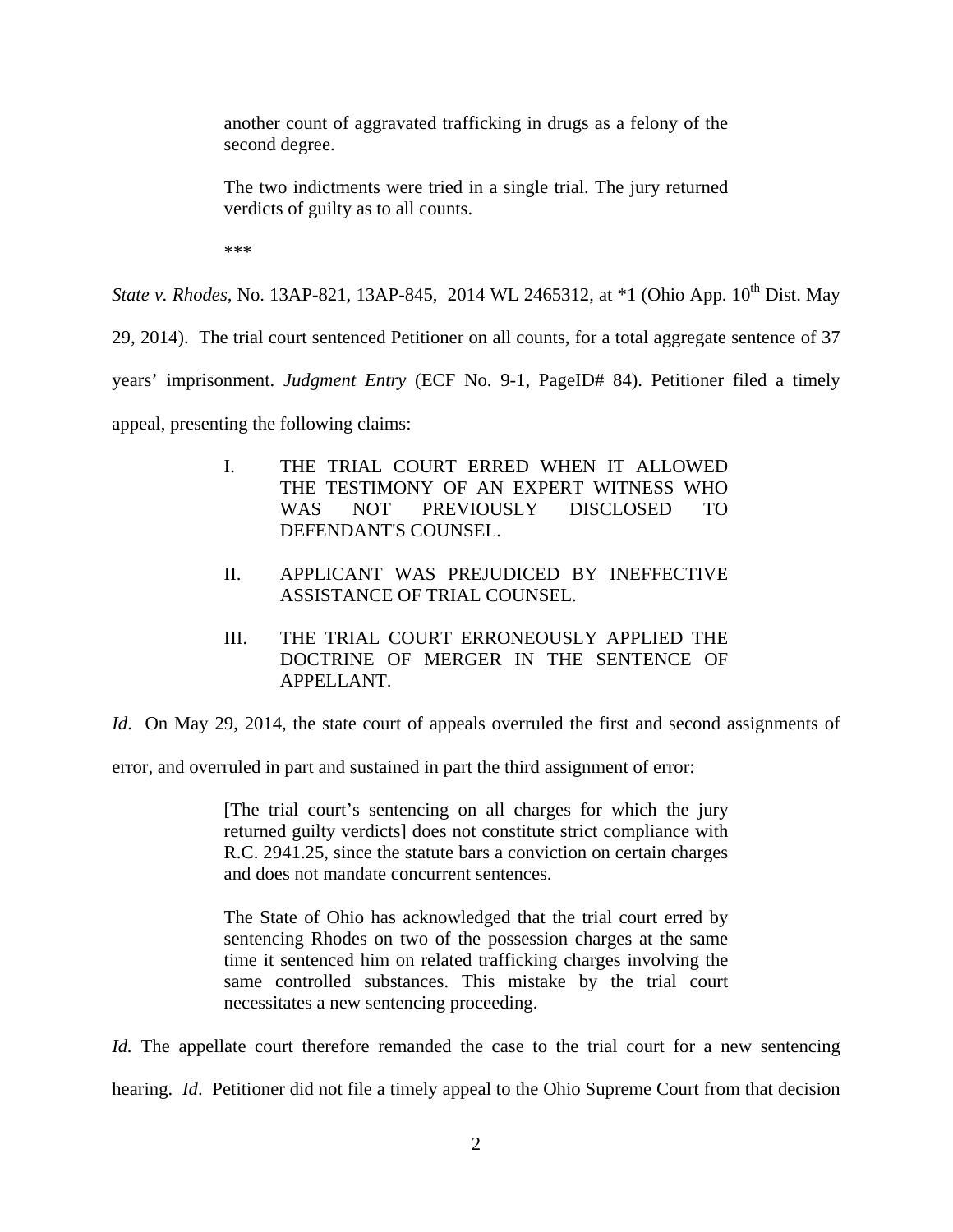but, on December 17, 2014, Petitioner filed a motion for delayed appeal to the Ohio Supreme Court. (ECF No. 9-1, PageID# 179). On January 28, 2015, the Ohio Supreme Court denied that motion. *State v. Rhodes*, 141 Ohio St.3d 1453 (2015).

 Meanwhile, the trial court held a re-sentencing hearing pursuant to the order of remand from the Ohio Court of Appeals. On December 4, 2014, the trial court filed a resentencing entry which re-imposed a total aggregate term of 37 years' incarceration. *Resentencing Entry* (ECF No. 9-1, PageID# 193-97). The entry recognized that Counts 83 and 84 merged with Counts 85 and 86, but nevertheless appeared to impose separate sentences for each of those four counts; that entry also credited Petitioner with 549 days of jail time. *Id.* (PageID# 195-96). On December 23, 2014, Petitioner filed a *pro se* appeal from that entry. *Notice of Appeal* (ECF No. 9-1, PageID# 208).<sup>1</sup> On December 9, 2014, the trial court filed a corrected resentencing entry, which again recognized that Counts 83 and 84 merged with counts 85 and 86 and which deleted the separate sentences imposed in connection with Counts 83 and 84; that entry continued to credit Petitioner with 549 days of jail time. *Corrected Resentencing Entry* (ECF No. 9-1, PageID# 200-01). On December 23, 2014, the trial court filed a corrected/amended resentencing entry that maintained the deletion of sentences in connection with Counts 83 and 84, but which credited Petitioner with only 349 days of jail time*. Corrected/Amended Resentencing Entry* (ECF No. 9-1, PageID# 205-06). On June 2, 2015, Petitioner, acting through counsel, sought and was granted leave to voluntarily dismiss the appeal. *Motion to Dismiss Appeal* (ECF No. 9-1, PageID# 209-11); *Journal Entry of Dismissal* (ECF No. 9-1, PageID# 212).<sup>2</sup>

 $\overline{a}$ 

<sup>&</sup>lt;sup>1</sup> Although the *Notice of Appeal* was filed by Petitioner *pro se*, it appears that appellate counsel thereafter entered an appearance on Petitioner's behalf. *Docket Sheet* (ECF No. 9-1, PageID# 245-46).

<sup>2</sup> Petitioner also filed a *pro se* motion with the trial court for leave to inspect the grand jury minutes, *Motion for Grand Jury Transcripts* (ECF No. 9-1, PageID# 213-16), which was denied by the trial court. *Decision and Entry* (ECF No. 9-1, PageID# 217-18). However, proceedings relating to that motion are not relevant to these habeas proceedings.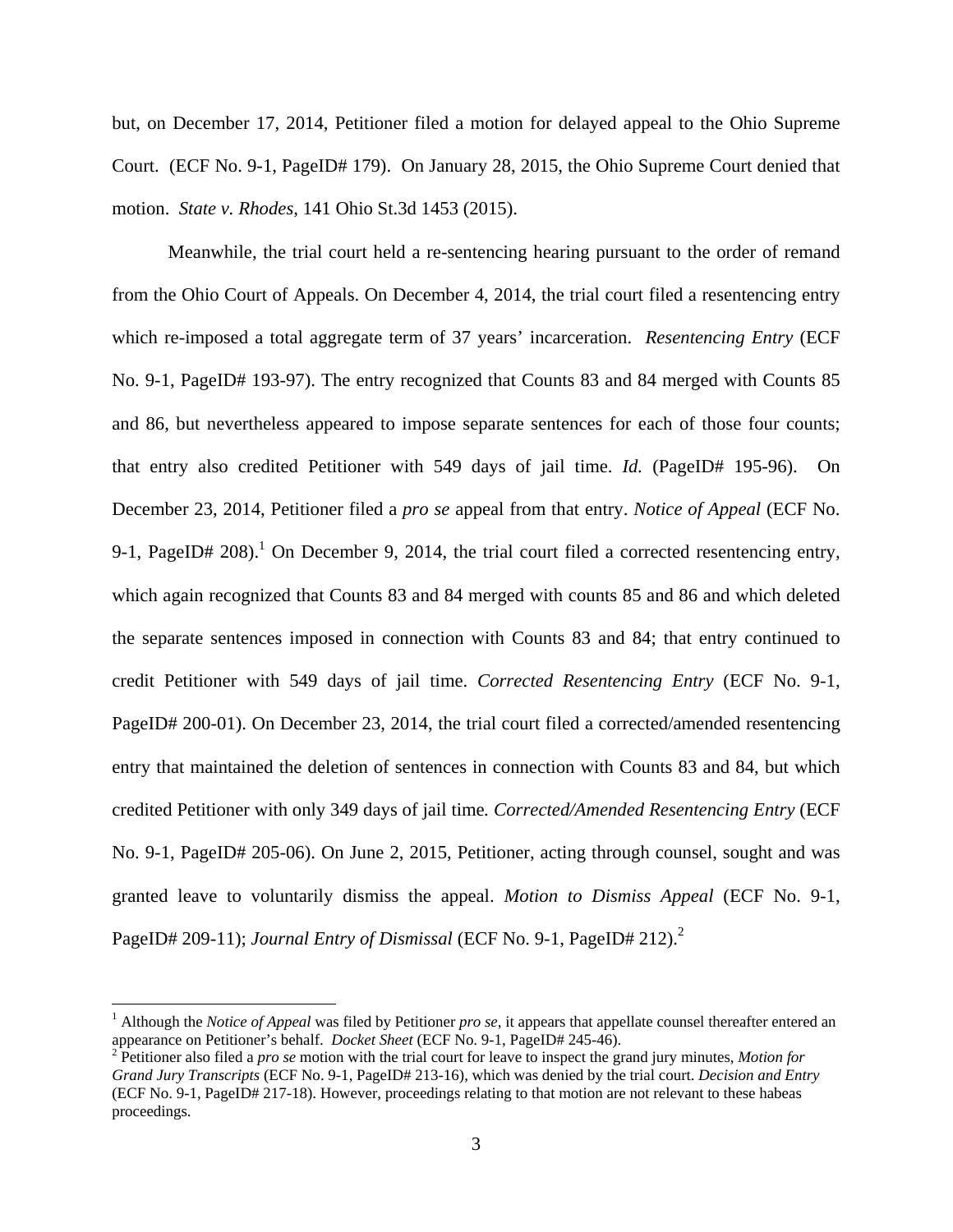Petitioner filed this action on January 26, 2016, alleging that the trial court improperly permitted the State to call one Robert Amiet as an expert witness without providing the expert's report to the defense or allowing defense counsel to question the expert (claim one); that he was denied the effective assistance of trial counsel due to his attorney's failure to move for a judgment of acquittal after the jury's verdict, failure to request a continuance after the State announced its intent to call Amiet as an expert witness (claim two); that his convictions constitute allied offenses of similar import that should have been merged at sentencing (claim three); and that he was denied a fair trial based on cumulative error (claim four).<sup>3</sup> Respondent contends that Petitioner's claims are procedurally defaulted or without merit.

#### **Procedural Default**

State prisoners who are in custody in violation of the Constitution or laws or treaties of the United States may apply to the federal courts for a writ of habeas corpus. 28 U.S.C. § 2254(a). In recognition of the equal obligation of the state courts to protect the constitutional rights of criminal defendants, however, and in order to prevent needless friction between the state and federal courts, a state criminal defendant with federal constitutional claims is required to present those claims to the state courts for consideration. 28 U.S.C. § 2254(b), (c). If he fails to do so, but still has an avenue open to him by which he may present his claims to the state courts, then his petition is subject to dismissal for failure to exhaust state court remedies. *Id.; Anderson v. Harless*, 459 U.S. 4, 6, 103 (1982) *(per curiam*) (citing *Picard v. Connor*, 404 U.S. 270, 275–78 (1971)). Where a petitioner has failed to exhaust his claims but would find those

 $\overline{a}$ 

<sup>&</sup>lt;sup>3</sup> In his *Traverse*, Petitioner argues, in addition, that he was denied a fair trial due to the trial court's issuance of defective jury instructions and that he was denied the effective assistance of counsel based on his attorney's failure to object to those instructions, and because his attorney failed to advise him regarding the scientific names of drugs charged in the *Indictment.* Petitioner cannot assert for the first time in his traverse new claims that were not raised in the *Petition.* The Court will therefore not address these additional claims.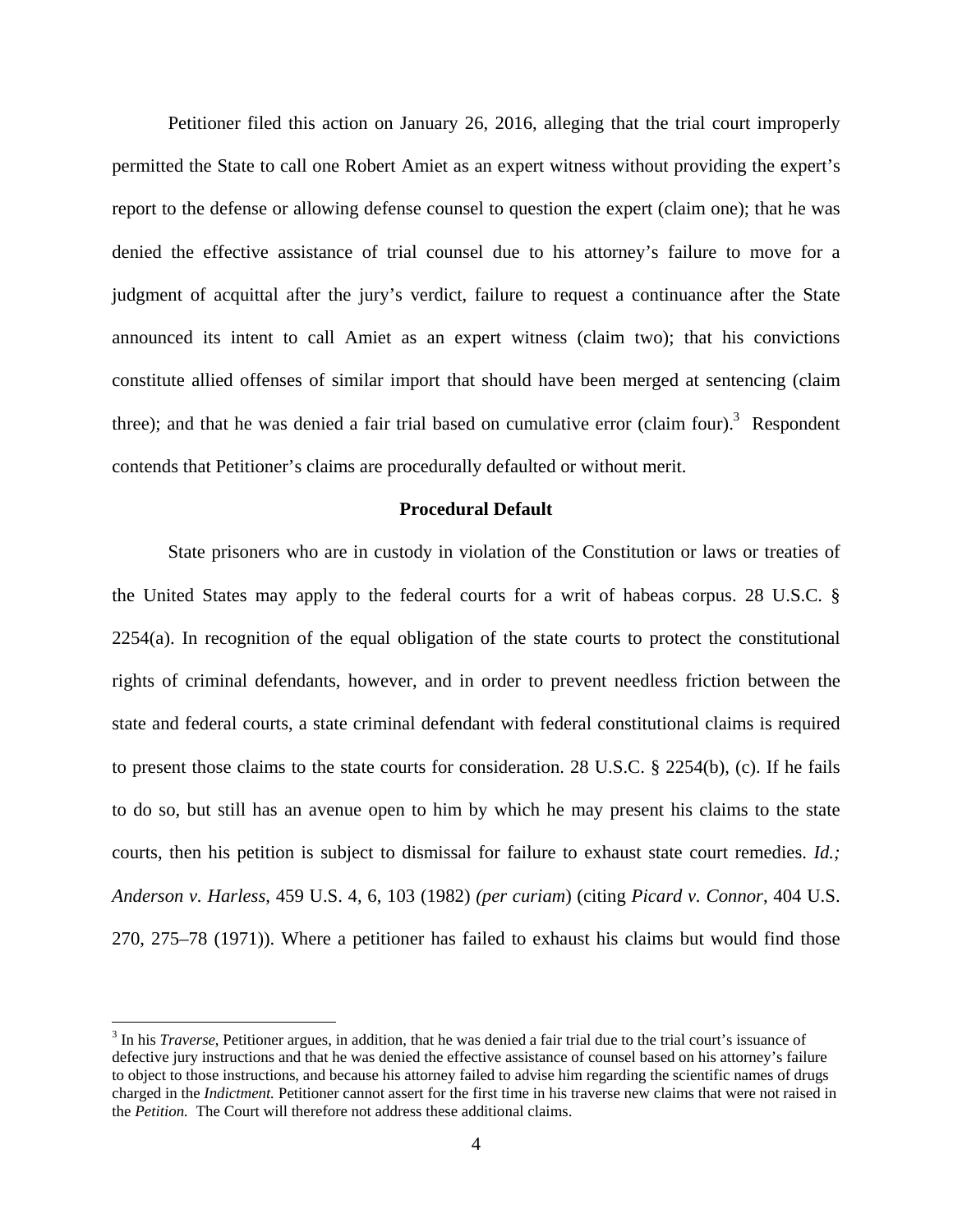claims barred if later presented to the state courts, "there is a procedural default for purposes of federal habeas. . . ." *Coleman v. Thompson*, 501 U.S. 722, 735 n. 1 (1991).

The term "procedural default" has come to describe the situation where a person convicted of a crime in a state court fails (for whatever reason) to present a particular claim to the highest court of the State so that the State has a fair chance to correct any errors made in the course of the trial or the appeal before a federal court intervenes in the state criminal process. This "requires the petitioner to present 'the same claim under the same theory' to the state courts before raising it on federal habeas review." *Hicks v. Straub*, 377 F.3d 538, 552–53 (6th Cir. 2004) (quoting *Pillette v. Foltz*, 824 F.2d 494, 497 (6th Cir. 1987)). One aspect of this "fair presentment" requirement is that the habeas petitioner must present his federal claims to the state courts in a way that gives the state courts a fair opportunity to rule on the asserted federal law claims. If the federal claims are not presented to the state courts in the manner required by state law and, as a consequence, the state courts do not decide the merits of those claims, neither may a federal court do so. Such claims are "procedurally defaulted." *Wainwright v. Sykes*, 433 U.S. 72, 87 (1977).

In the Sixth Circuit, a four-part analysis must be undertaken when the state argues that a federal habeas claim has been procedurally defaulted by the petitioner's failure to observe a state procedural rule. *Maupin v. Smith*, 785 F.2d 135, 138 (6th Cir. 1986). "First, the court must determine that there is a state procedural rule that is applicable to the petitioner's claim and that the petitioner failed to comply with the rule." *Id.* Second, the court must determine whether the state courts actually enforced the state procedural sanction. *Id*. Third, it must be decided whether the state procedural forfeiture is an adequate and independent state ground upon which the state can rely to foreclose review of a federal constitutional claim. *Id*. Finally, if the Court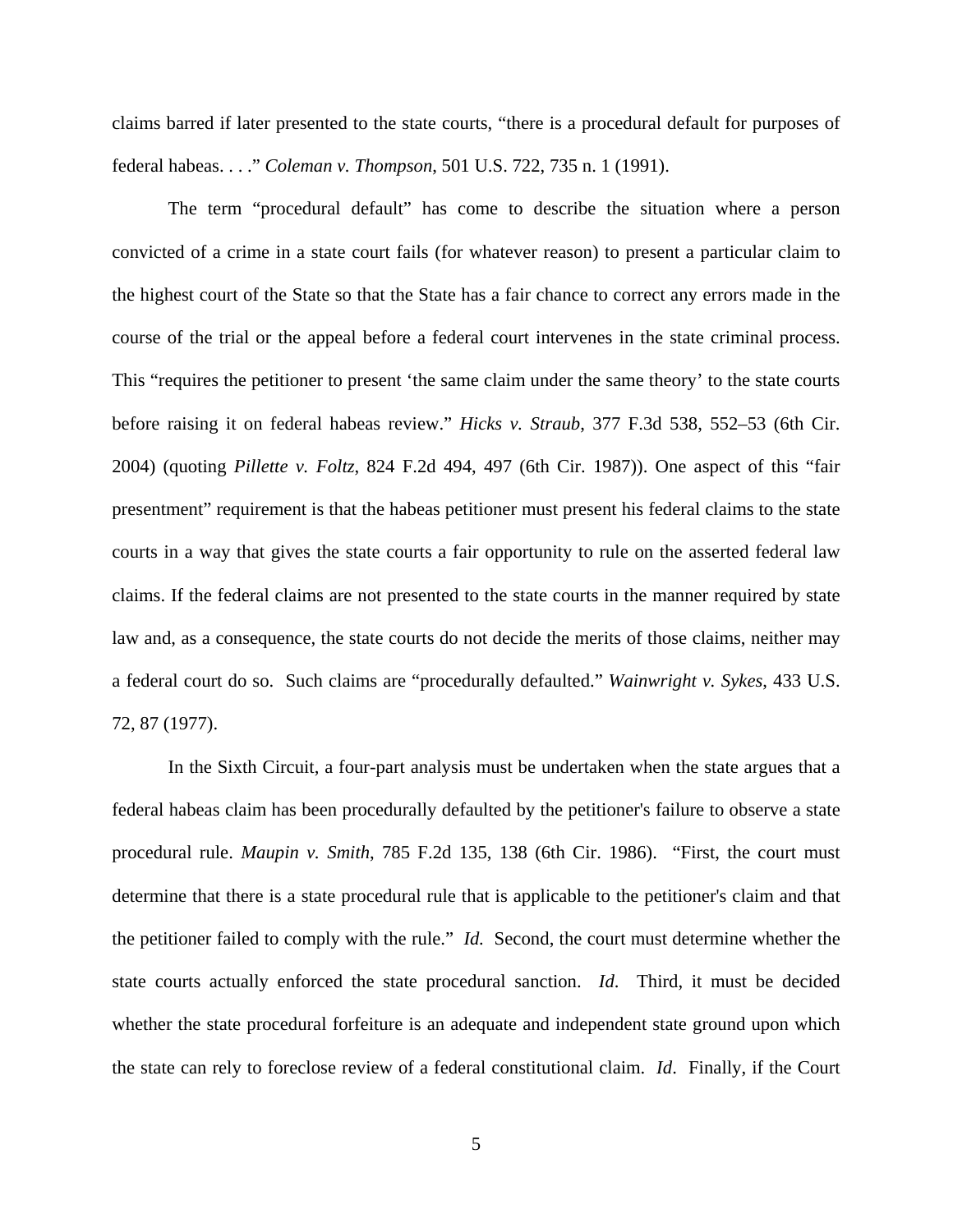has determined that a state procedural rule was not complied with, and that the rule was an adequate and independent state ground, then the petitioner must demonstrate that there was cause for him not to follow the procedural rule, and that he was actually prejudiced by the alleged constitutional error. *Id*. This "cause and prejudice" analysis applies to failures to raise or preserve issues for review at the appellate level. *Leroy v. Marshall*, 757 F.2d 94 (6th Cir. 1985).

Turning to the fourth part of the *Maupin* analysis, in order to establish cause, a petitioner must show that "some objective factor external to the defense impeded counsel's efforts to comply with the State's procedural rule." *Murray v. Carrier*, 477 U.S. 478, 488 (1986). Constitutionally ineffective counsel may constitute cause sufficient to excuse a procedural default. *Edwards v. Carpenter*, 529 U.S. 446, 453 (2000). In order to constitute such cause, however, an ineffective assistance of counsel claim generally must "'be presented to the state courts as an independent claim before it may be used to establish cause for a procedural default.'" *Id.* at 452 (quoting *Murray,* at 479). That is because, before counsel's ineffectiveness will constitute cause, "that ineffectiveness must itself amount to a violation of the Sixth Amendment, and therefore must be both exhausted and not procedurally defaulted." *Burroughs v. Makowski*, 411 F.3d 665, 668 (6th Cir. 2005). If the ineffective assistance of counsel claim is itself procedurally defaulted, the petitioner must be able to "satisfy the 'cause and prejudice' standard with respect to" that claim. *Edwards,* 529 U.S. at 450–51. The Supreme Court explained the importance of this requirement:

> We recognized the inseparability of the exhaustion rule and the procedural-default doctrine in *Coleman*: "In the absence of the independent and adequate state ground doctrine in federal habeas, habeas petitioners would be able to avoid the exhaustion requirement by defaulting their federal claims in state court. The independent and adequate state ground doctrine ensures that the States' interest in correcting their own mistakes is respected in all federal habeas cases." 501 U.S., at 732, 111 S.Ct. 2546, 115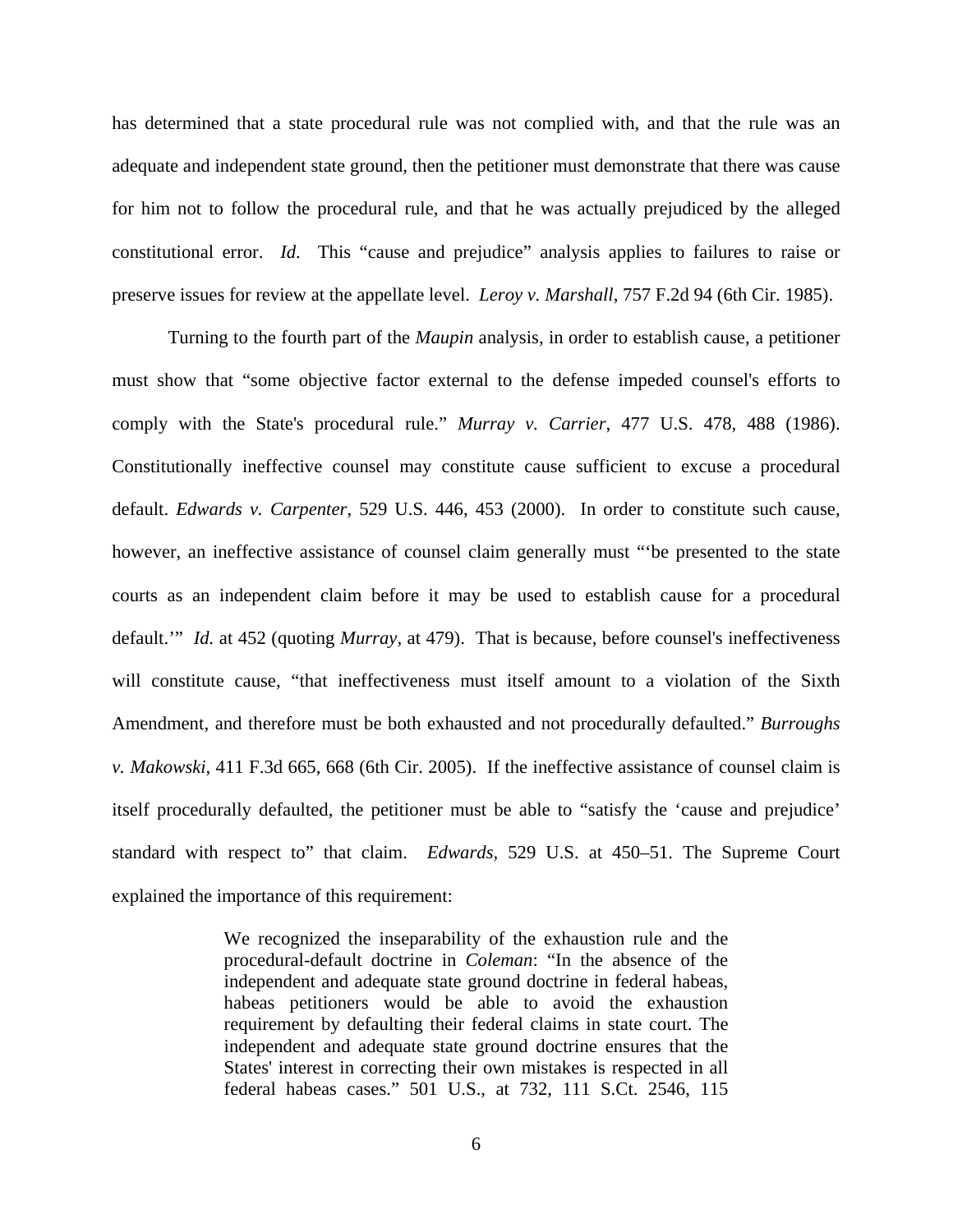L.Ed.2d 640. We again considered the interplay between exhaustion and procedural default last Term in *O'Sullivan v. Boerckel*, 526 U.S. 838, 119 S.Ct. 1728, 144 L.Ed.2d 1 (1999), concluding that the latter doctrine was necessary to "'protect the integrity' of the federal exhaustion rule." *Id*., at 848, 526 U.S. 838, 119 S.Ct. 1728, 144 L.Ed.2d 1 (quoting *id*., at 853, 526 U.S. 838, 119 S.Ct. 1728, 144 L.Ed.2d 1 (STEVENS, J., dissenting)). The purposes of the exhaustion requirement, we said, would be utterly defeated if the prisoner were able to obtain federal habeas review simply by "'letting the time run'" so that state remedies were no longer available. *Id*., at 848, 526 U.S. 838, 119 S.Ct. 1728, 144 L.Ed.2d 1. Those purposes would be no less frustrated were we to allow federal review to a prisoner who had presented his claim to the state court, but in such a manner that the state court could not, consistent with its own procedural rules, have entertained it. In such circumstances, though the prisoner would have "concededly exhausted his state remedies," it could hardly be said that, as comity and federalism require, the State had been given a "fair 'opportunity to pass upon [his claims].'" *Id*., at 854, 526 U.S. 838, 119 S.Ct. 1728, 144 L.Ed.2d 1 (STEVENS, J., dissenting) (emphasis added) (quoting *Darr v. Burford*, 339 U.S. 200, 204, 70 S.Ct. 587, 94 L.Ed. 761 (1950)).

### *Id*. at 452–53.

If, after considering all four factors of the *Maupin* test, the federal habeas court concludes that a procedural default has occurred, the court must not consider the merits of the procedurally defaulted claim unless "review is needed to prevent a fundamental miscarriage of justice, such as when the petitioner submits new evidence showing that a constitutional violation has probably resulted in a conviction of one who is actually innocent." *Hodges v. Colson*, 727 F.3d 517, 530 (6th Cir. 2013) (citing *Murray,* 477 U.S. at 495–96).

In claim one, Petitioner alleges that the trial court erred by admitting the testimony of the State's previously undisclosed expert witness. In claim two, Petitioner alleges that he was denied the effective assistance of counsel because his attorney failed to request a continuance or move for a judgment of acquittal. In claim three, Petitioner alleges that his convictions constitute allied offenses of similar import. Petitioner properly raised all these claims on direct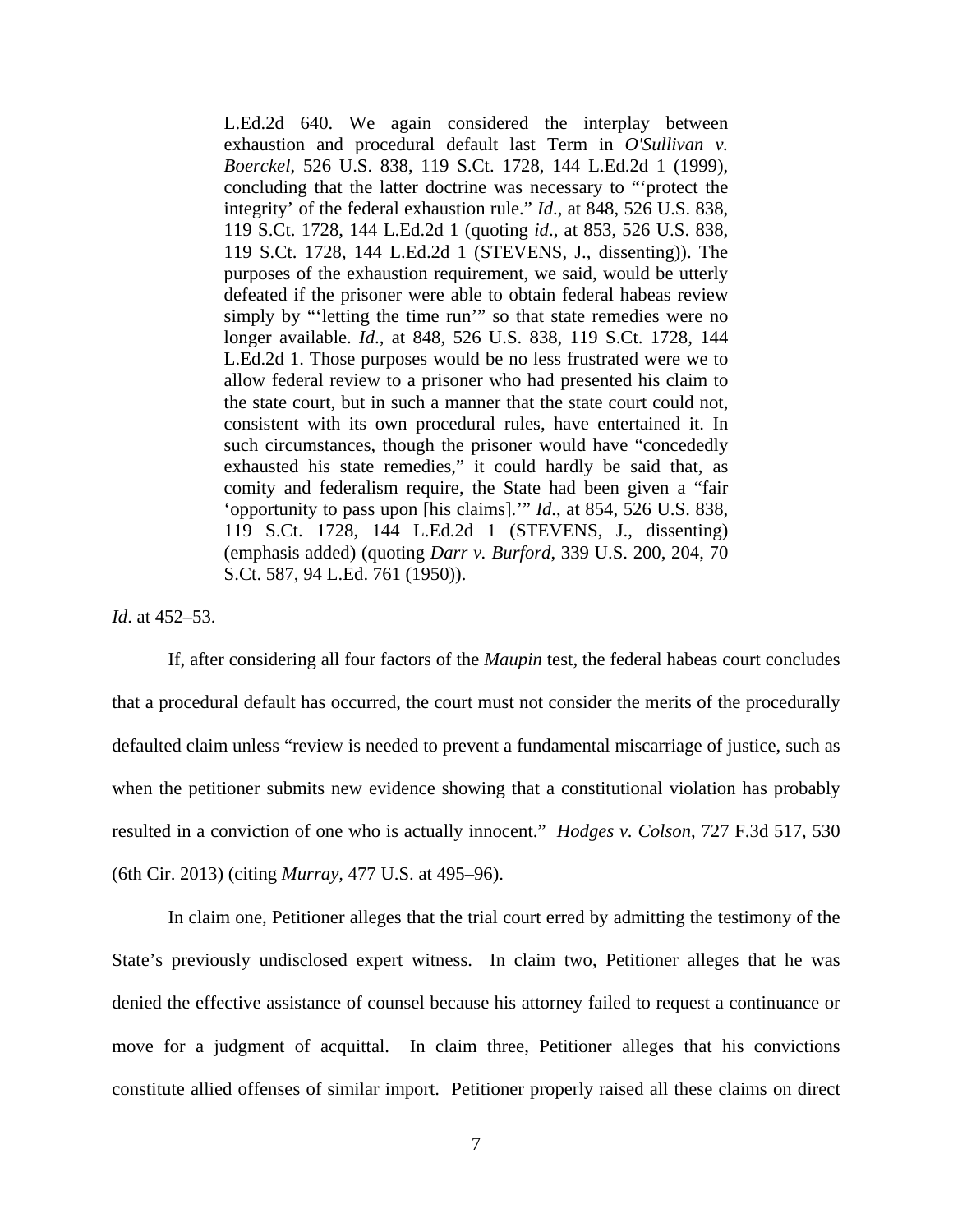appeal; however, he failed to file a timely appeal of the appellate court's May 29, 2014, decision to the Ohio Supreme Court, and the Ohio Supreme Court denied his subsequent motion for a delayed appeal. Petitioner therefore has procedurally defaulted his claims. *See Bonilla v. Hurley*, 370 F.3d 494, 497 ( $6<sup>th</sup>$  Cir. 2004). Further, Petitioner may now no longer properly present these claims to the state courts by operation of Ohio's doctrine of *res judicata. See State v. Cole*, 2 Ohio St.3d (1982); *State v. Ishmail*, 67 Ohio St.2d 16 (1981); *State v. Perry*, 10 Ohio St.2d 175 (1967) (claims must be raised on direct appeal, if possible, or they will be barred by the doctrine of *res judicata*.). The state courts were never given an opportunity to enforce this procedural rule due to the nature of Petitioner's procedural default.

Petitioner may still secure this Court's review of the merits of his claims if he demonstrates cause for his failure to follow the state procedural rule, as well as actual prejudice from the constitutional violations that he alleges. "[P]etitioner has the burden of showing cause and prejudice to overcome a procedural default." *Hinkle v. Randle*, 271 F.3d 239, 245 (6th Cir. 2001) (citing *Lucas v. O'Dea*, 179 F.3d 412, 418 (6th Cir. 1999) (internal citation omitted)). However, in order to establish cause, a petitioner "must present a substantial reason that is external to himself and cannot be fairly attributed to him." *Hartman v. Bagley*, 492 F.3d 347, 358 (6th Cir. 2007). Petitioner has failed to do so here.

As cause for his procedural default, Petitioner insists that the state court has yet to issue a valid judgment entry of sentence, apparently based upon the trial court's issuance of corrected re-sentencing entries. *Traverse* (ECF No. 12). However, the trial court issued a valid judgment of sentence after re-sentencing from which Petitioner was able to file an appeal. Significantly, the state appellate court dismissed that appeal upon Petitioner's own request. *Motion to Dismiss*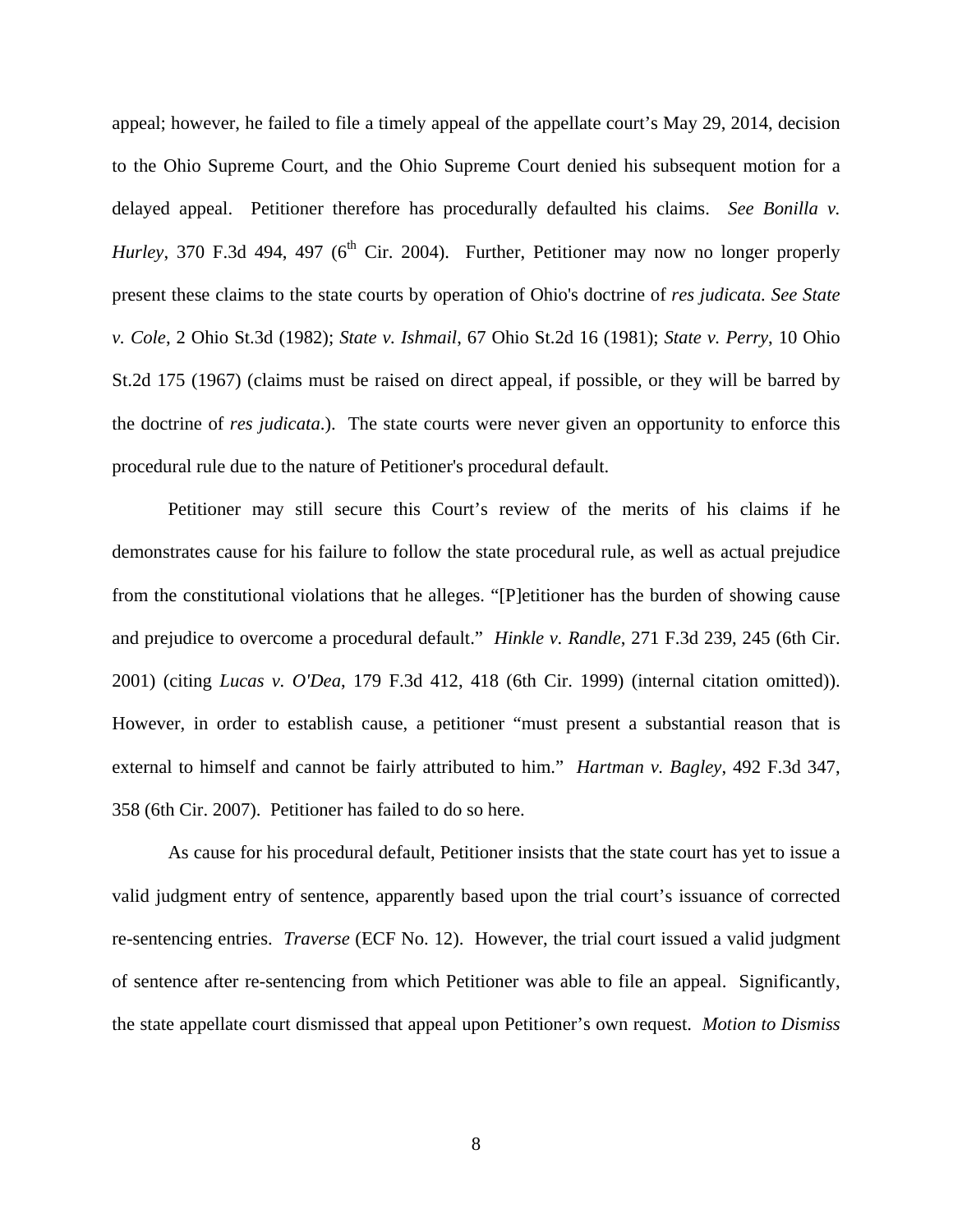*Appeal* (ECF No. 9-1, PageID# 209-11); *Journal Entry of Dismissal* (ECF No. 9-1, PageID# 212).

Further, Petitioner procedurally defaulted his claims when he failed to file a timely appeal of the appellate court's May 29, 2014, decision to the Ohio Supreme Court. The fact that the trial court conducted a re-sentencing hearing, on remand, for the limited purpose of merging Petitioner's convictions on drug possession and drug trafficking charges did not serve to "resurrect" the claims raised in his initial appeal. *See Piesciuk v. Kelly,* No. 1:14-cv-185, 2015 WL 1637425, at \*17 (S.D. Ohio April 13, 2015)(correction by the state court of restitution orders, pursuant to an order of remand by the state appellate court, did not resurrect issues that were or could have been raised on a prior appeal; all such claims were barred under Ohio's doctrine of *res judicata* in criminal cases); *State v. Davis*, 139 Ohio St.3d 122, 128 (2014)(*res judicata* bars a defendant from raising, after re-sentencing following a grant of habeas corpus, a claim that could have been raised on the first appeal); *State v. Fischer*, 128 Ohio St.3d 92, 100- 101 (2010)(in an appeal from a resentencing hearing following remand, defendant - "having already had the benefit of one direct appeal [-] could not raise any and all claims of error in a second, successive appeal."); *State v. Snider*, No. 2010-CA-00128, 2011 WL 684167, at \*2 (Ohio App. 5<sup>th</sup> Dist. Feb. 22, 2011)(same)(citing *State v. Ketterer*, 126 Ohio St.3d 448 (2010)); *see also State v. Steimle*, Nos. 82183, 82184, 2003 WL 22100658, at \*2 (Ohio App. 8th Dist. Sept. 11, 2003)("The doctrine of *res judicata* bars further litigation in a criminal case of issues which were raised previously or could have been raised previously in a direct appeal)(citation omitted).

> "[A]ny issue that could have been raised on direct appeal and was not is *res judicata* and not subject to review in subsequent proceedings." *State v. Saxon*, 109 Ohio St.3d 176, 2006-Ohio-1245, at ¶ 16. "Under the doctrine of *res judicata*, a final judgment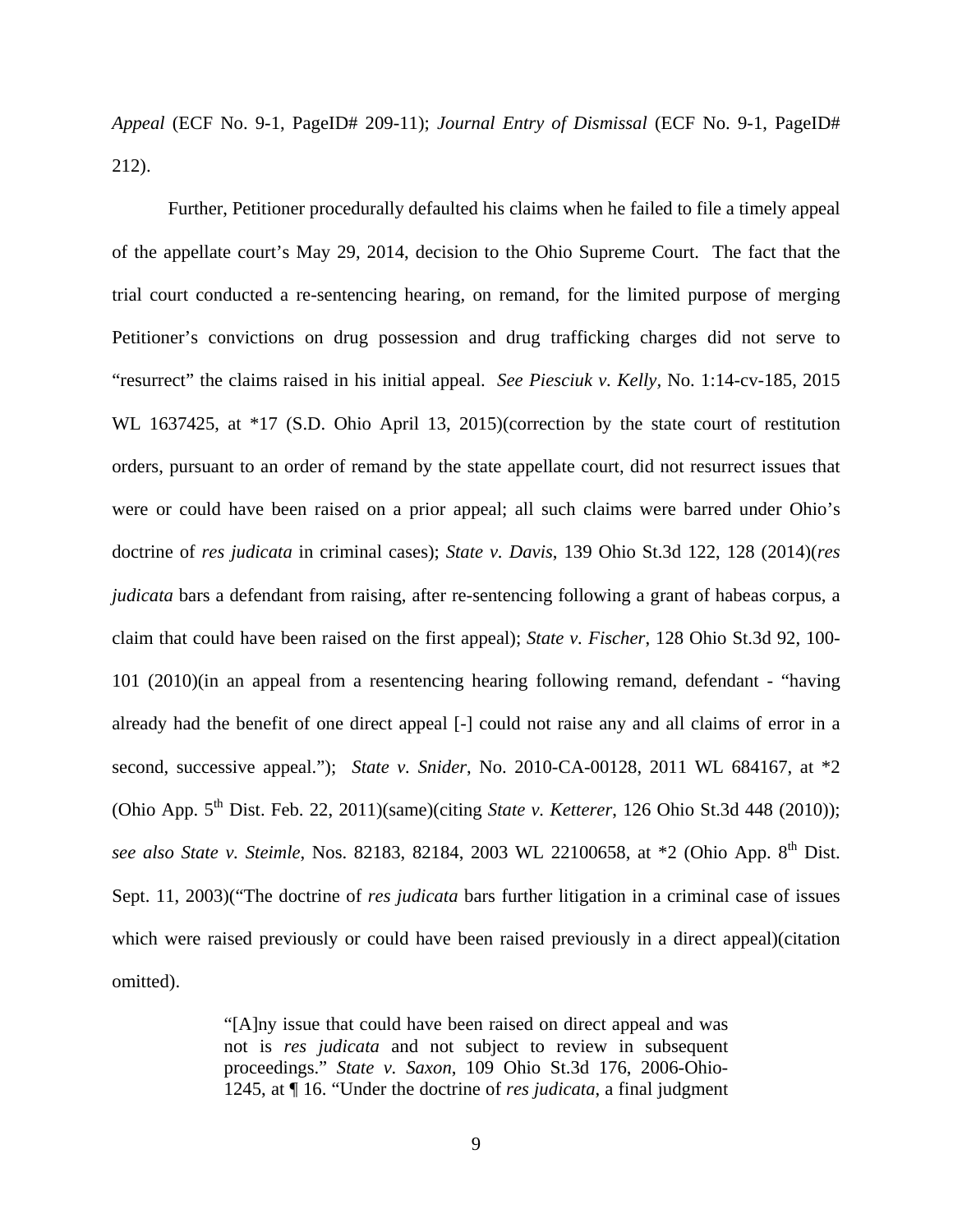of conviction bars the convicted defendant who was represented by counsel from raising and litigating in any proceeding except an appeal from that judgment, any defense or any claimed lack of due process that was raised or could have been raised by the defendant \* \* \* on appeal from that judgment." (Emphasis sic.) *Id*. at ¶ 17, quoting *State v. Perry* (1967), 10 Ohio St.2d 175, paragraph nine of the syllabus. As the court explained, "the doctrine serves to preclude a defendant who has had his day in court from seeking a second on that same issue. In so doing, *res judicata* promotes the principles of finality and judicial economy by preventing endless relitigation of an issue on which defendant already received a full or fair opportunity to be heard." *Id*. at ¶ 18.

Applying those principles, the Supreme Court determined that if "a defendant fails to appeal the sentence for a certain offense, he cannot take advantage of an error in the sentence for an entirely separate offense to gain a second opportunity to appeal upon resentencing. \* \* \*

Accordingly, a defendant who fails on direct appeal to challenge the sentence imposed on him for an offense is barred by *res judicata* from appealing that sentence following a remand for resentencing on other offenses." *Id*. at ¶ 19.

In the same way, a defendant who fails to appeal his conviction for a certain offense cannot take advantage of an alleged error in resentencing to gain a second opportunity to appeal the finding of guilt.

*State v. Morgan, No.* 06AP-620, 2007 WL 1080654, at \*3 (Ohio App. 10<sup>th</sup> Dist. April 10, 2007).

Thus, the trial court's subsequent issuance of corrected re-sentencing entries did not affect

Petitioner's procedural default in failing to file a timely appeal to the Ohio Supreme Court from

the original judgment of conviction.

Further, Petitioner has failed to establish cause and prejudice for his procedural default.

Petitioner indicated, as cause for his untimely filing in the Ohio Supreme Court, that his attorney

had failed to advise him of the right to file an appeal. *Motion for Delayed Appeal* (ECF No. 9-1,

PageID# 179-80). However, a petitioner's *pro se* status, ignorance of the law, or ignorance of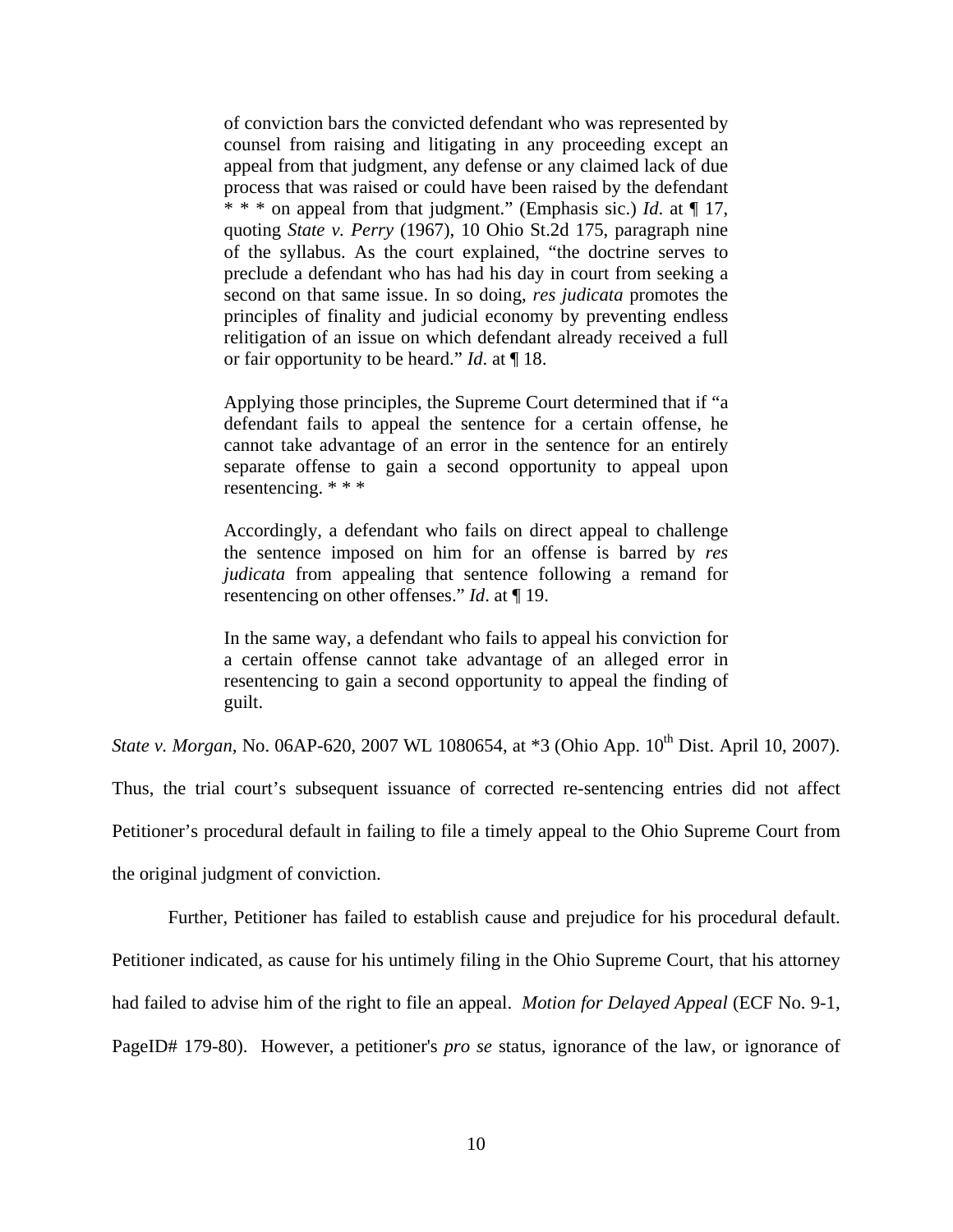procedural requirements are insufficient bases to excuse a procedural default. *Bonilla,* 370 F.3d at 498. In short, Petitioner has failed to establish cause and prejudice for his procedural default.

 The United States Supreme Court has held that a claim of actual innocence may be raised "to avoid a procedural bar to the consideration of the merits of [the petitioner's] constitutional claims." *Schlup v. Delo*, 513 U.S. 298, 326–27 (1995). "[I]n an extraordinary case, where a constitutional violation has probably resulted in the conviction of one who is actually innocent, a federal habeas court may grant the writ even in the absence of a showing of cause for the procedural default." *Murray,* 477 U.S. at 496. In *Schlup,* the Supreme Court held that a credible showing of actual innocence was sufficient to authorize a federal court in reaching the merits of an otherwise procedurally-barred habeas petition. *Schlup*, 513 U.S. at 317. However, the actual innocence claim is "'not itself a constitutional claim, but instead a gateway through which a habeas petitioner must pass to have his otherwise barred constitutional claim considered on the merits.'*" Id*. at 315 (quoting *Herrera v. Collins*, 506 U.S. 390, 404 (1993)).

The actual innocence exception allows a petitioner to pursue his constitutional claims if it is "more likely than not" that new evidence—not previously presented at trial—would allow no reasonable juror to find him guilty beyond a reasonable doubt. *Souter v. Jones*, 395 F.3d 577 (6th Cir. 2005). The Court of Appeals for the Sixth Circuit explained the exception as follows:

> The United States Supreme Court has held that if a habeas petitioner "presents evidence of innocence so strong that a court cannot have confidence in the outcome of the trial unless the court is also satisfied that the trial was free of nonharmless constitutional error, the petitioner should be allowed to pass through the gateway and argue the merits of his underlying claims." *Schlup*, 513 U.S. at 316, 115 S.Ct. 851, 130 L.Ed.2d 808. Thus, the threshold inquiry is whether "new facts raise[] sufficient doubt about [the petitioner's] guilt to undermine confidence in the result of the trial." *Id*. at 317, 513 U.S. 298, 115 S.Ct. 851, 130 L.Ed.2d 808. To establish actual innocence, "a petitioner must show that it is more likely than not that no reasonable juror would have found petitioner guilty beyond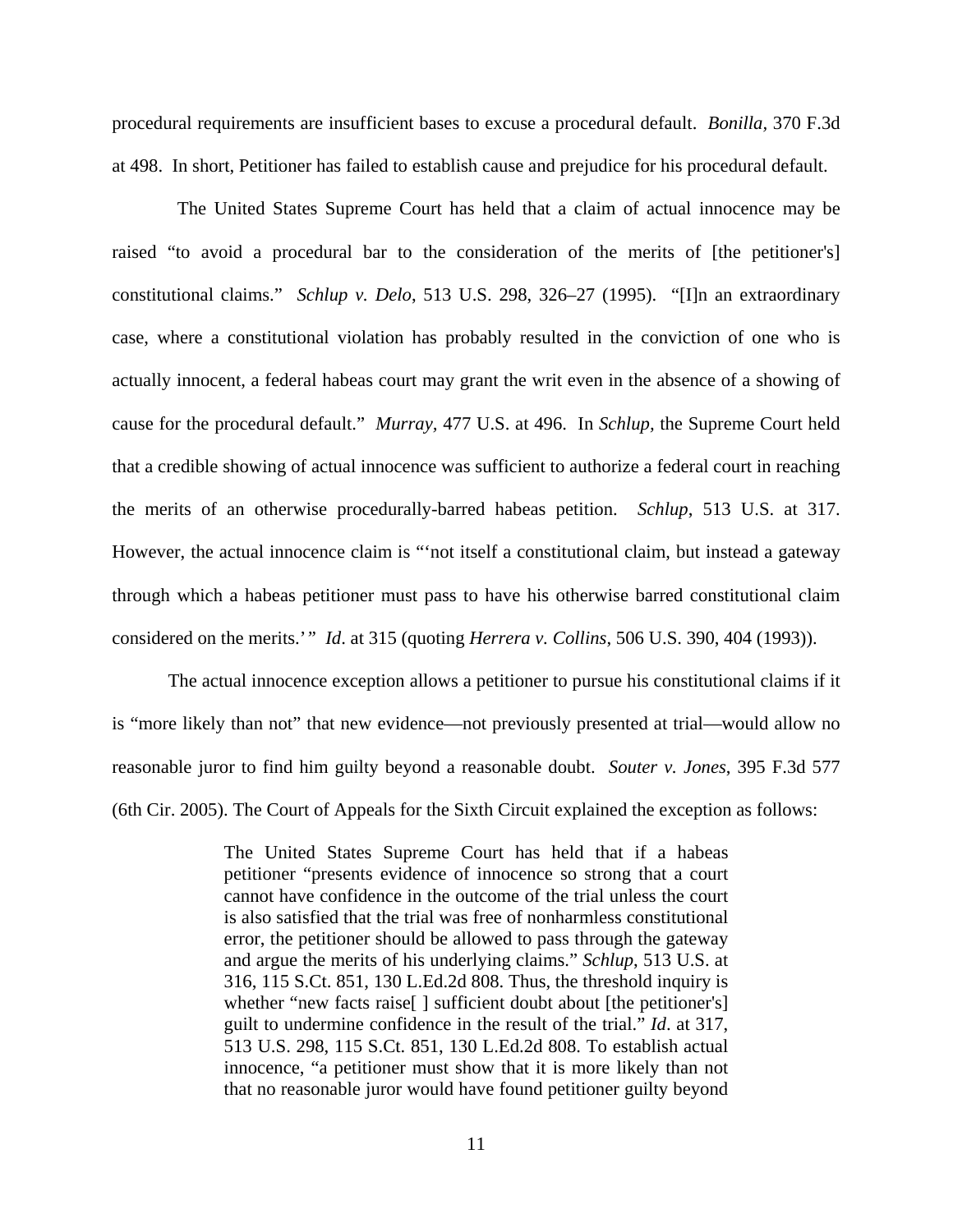a reasonable doubt." *Id*. at 327, 513 U.S. 298, 115 S.Ct. 851, 130 L.Ed.2d 808. The Court has noted that "actual innocence means factual innocence, not mere legal insufficiency." *Bousley v. United States,* 523 U.S. 614, 623, 118 S.Ct. 1604, 140 L.Ed.2d 828 (1998). "To be credible, such a claim requires petitioner to support his allegations of constitutional error with new reliable evidence whether it be exculpatory scientific evidence, trustworthy eyewitness accounts, or critical physical evidence—that was not presented at trial." *Schlup*, 513 U.S. at 324, 115 S.Ct. 851, 130 L.Ed.2d 808. The Court counseled however, that the actual innocence exception should "remain rare" and "only be applied in the 'extraordinary case.' " *Id.* at 321, 513 U.S. 298, 115 S.Ct. 851, 130 L.Ed.2d 808.

*Souter,* 395 F.3d at 589–90 (footnote omitted). Petitioner does not meet these standards here. After an independent review of the record, the Court does not deem this to be so extraordinary a

case as to relieve petitioner of his procedural default.

Petitioner has waived claims one through three for federal habeas review.

### **Claim Four**

 In claim four, Petitioner alleges that he was denied a fair based on cumulative error. Such a claim, however, does not support a grant of federal habeas corpus relief. "[P]ost-AEDPA, not even constitutional errors that would not individually support habeas relief can be cumulated to support habeas relief." *Moore v. Parker*, 425 F.3d 250, 256 (6th Cir. 2005)(citing *Scott v. Elo*, 302 F.3d 598, 607 (6th Cir. 2002)). This Court is bound by that rule and thus cannot grant Petitioner relief on this claim.

Claim four is without merit.

### **Recommended Disposition**

Therefore, the Magistrate Judge **RECOMMENDS** that this action be **DISMISSED.**